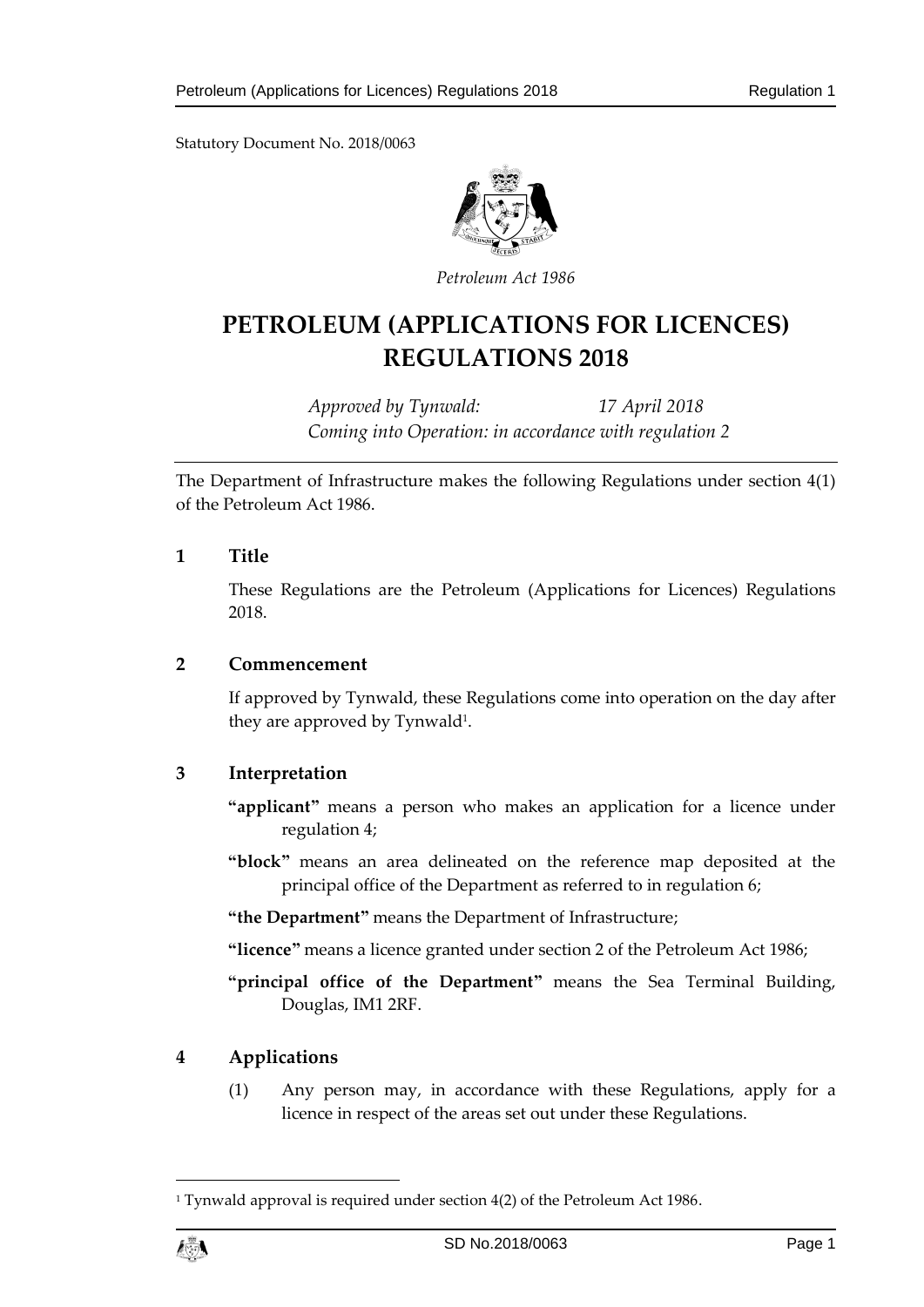- (2) An application for a licence must be made in writing in a form determined by the Department.
- (3) An application for a licence must be accompanied by --
	- (a) the application fee as specified in regulation 5; and
	- (b) such information and documents as the Department requires.
- (4) The Department may at any time before the final determination of the application direct that the applicant provide further information in any particular case.
- (5) If any of the matters stated in an application or any further information supplied by the applicant are subject to change –
	- (a) after the application is made or the information is given; but
	- (b) before a licence is granted to the applicant or before the Department informs the applicant that a licence has been granted,

the applicant must immediately give notice in writing to the Department giving particulars of the change.

(6) Every application for a licence under these Regulations must be in respect of one or more blocks or part of a block.

#### **5 Fees**

The application fee for a licence is £500.

#### **6 Extent and shape of areas in respect of which licences may be granted**

The extent and shape of areas in respect of which licences may be granted must correspond to one or more blocks, or to part of a block, delineated on the reference map deposited at the principal office of the Department, to which reference numbers are assigned and in respect of which the Department is prepared to receive applications for licences.

#### **MADE 12 MARCH 2018**

**R K HARMER** *Minister for Infrastructure*